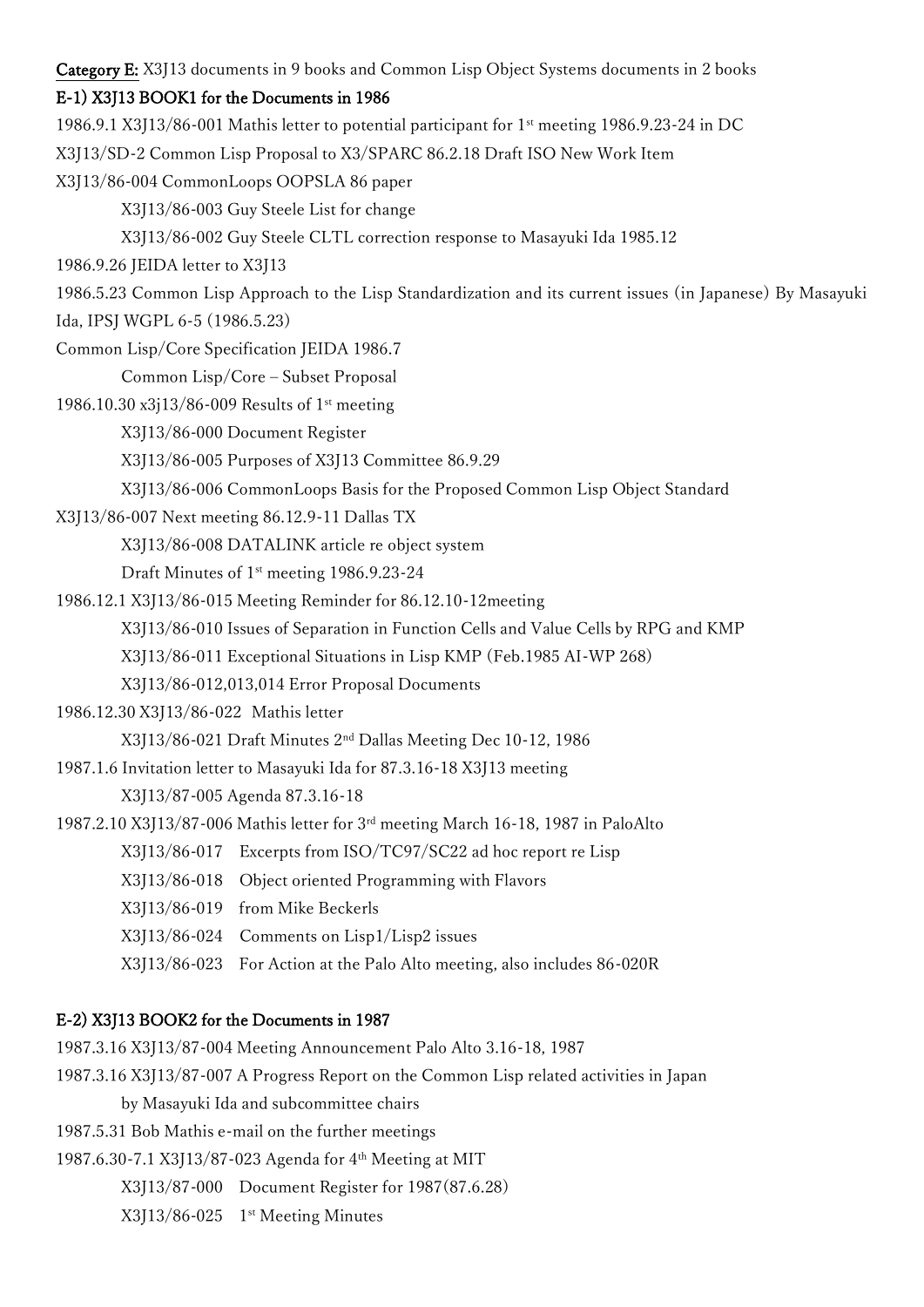X3J13/87-016 3rd Palo Alto Meeting Draft Minutes

X3J13/87-024 NWI Transmitted – Proposed NWI on Programming Language LISP

X3J13/87-022 A multi-byte character extension proposal, Jeida Kanji WG, Masayuki Ida

1987.06.16 cl-cleanup updated version11 as of 87.06.11 submitted by L.Masinter

1987.06.14 and 06.16 Attachment1 Editorial Committee Meeting summary

1987.6.29 CLX by RWS

X3J13/SD-03 X3J13 Membership List

1987.07.06 X3J13/87-030 Mail Ballot on ISO NWI (be returned by active US members of X3J) Deadline; July 28,1989

1987.11.17-18 Minutes 5th Meeting at Ft.Collins

1987.11.01 Common Lisp-Proposed Extensions for International Character Set Handling, Thom Linden ,IBM

1987.11.15 Extended Character in Common Lisp,R.Kerns, Symbolics

1988.2.24-25 ISO Meeting Report RPG

#### E-3) X3J13 BOOK3 for the Documents in 1988

1988.3.19 Meeting Minutes for March 16-18 Palo Alto

1988.3.15 Opening Remarks

X3J13/88-005 Condition System Rev.18 KMP 1988.3.12

X3J13/88-006 Condition System Summary Comments

X3J13/88-007 Condition System Sample implementation

X3J13/88-003 1988.3.15 Common Lisp Object System 3.Meta Object Protocol

1988.3.16 Loop Iteration Macro BLURB

1988.5.5 Editorial Committee Standard Review Ver.3 KMP

1988.3.16 Proposal on Common Lisp Character Handling, Subcommittee Draft

1988.6.24 Draft Draft :Extensions to Common Lisp to Support International Character Sets

1988.9.9 Draft :Extensions to Common Lisp to Support International Character Sets

X3J13/88-002R 1988.6.15 Common Lisp Object System Specification

1. Programmer Interface Concepts

2. Functions in the Programmer Interface

#### E-4) X3J13 BOOK4 for the Documents in 1989

1989.1.16-18 X3J13 Hawaii Meeting Minutes

1988.12.15 X3J13/89-004 The Loop Facility for Jan.89 Meeting John L White 1988.12.15 X3J13/89-003 Common Lisp Object System Specification 3.Metaobject Protocol

1989.3.20 Extensions to Common Lisp to Support International Character Sets

1989.3.17 X3/89-0434-M Call for Volunteers (due date 89.5.5)

1989.4.8 Cleanup Ver.2 (printed 4.10)

1989.3.21 Cut-off-dates K.Chapman

1989.4.12 Mailing list Maintenance letter from Robert F. Mathis

1989.8 Letter from Kathy Chapman for the first review of the Working Draft before 89.10.15

1989.7.20 TOC Chapter 1 Introduction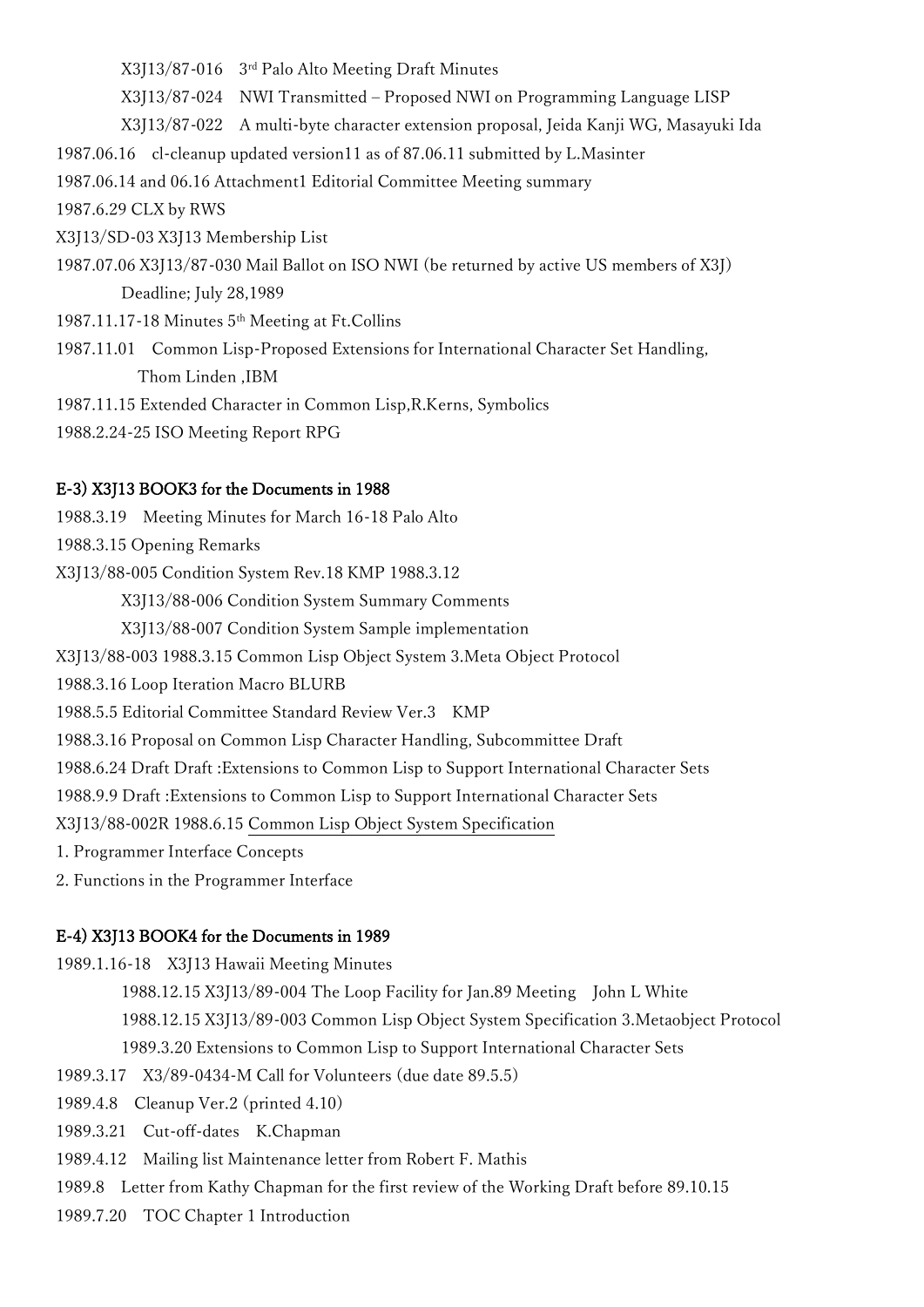1989.8.29 Chapter 2 Types and Objects 1989.8 Letter from Kathy Chapman for the review of the Working Draft chapter 3,4,5,6,8 1989.8.29 Chapter 3 Syntax 1989.8.29 Chapter 4 Evaluation and Compilation (Documents below are bound in BOOK5) 1989.7.24 Chapter 5 Other Topics 1989.8.29 Chapter 6 Catalog of Common Lisp Defined Names 1989.8.29 Chapter 8 Glossary

#### E-5) X3J13 BOOK5 for the Documents in 1989 and 1991

1989.8 Letter from Kathy Chapman for the review of the Working Draft chapter 3,4,5,6,8

- 1989.8.29 Chapter 3 Syntax
- 1989.8.29 Chapter 4 Evaluation and Compilation

(Documents above are bound in BOOK4)

- 1989.7.24 Chapter 5 Other Topics
- 1989.8.29 Chapter 6 Catalog of Common Lisp Defined Names
- 1989.8.29 Chapter 8 Glossary
- 1991.2.19-20 COMMON LISP FORUM 91, Common Lisp Committee JEIDA
- Programming and Metaprogramming in the Common Lisp Object System by Gregor Kiczales,

Forum proceeding including discussions for Window Toolkit, Japanese language guideline

#### E-6) X3J13 BOOK6 for the Documents in 1991 and 1992

1991.3.14 Sandra Comments for cleanup on the 1989 draft ANSI Common Lisp 1992.2.27 X3J13/92-303 Call for meeting 3.31-4.1,1992 at Apple Cambridge by acting chair Guy Steele 1992.3.31 X3J13/92-304 KMP's notes on Sandra's Comment with K17-K68 1992.3.26 JEIDA Nihongo Common Lisp Guideline Ver 1.0e translated by Takumi Doi with Gregor Comment (Ver.0 1990.9.20 by Masayuki Ida for JEIDA Common Lisp Committee in Japanese) 1992.3.30 X3J13/92-305 Results of the X3J13 letter ballot ending March 23,1992 1992.3.30 X3J13/92-306 Meeting Agenda for 3.31-4.1,1992 1992.4.2 X3J13/92-307 Membership List X3J13/92-308 Project editor's name as KMP X3J13/92-309 Response to JEIDA Nihongo Common Lisp Guideline X3J13/92-310 Response to Character set terminology X3J13/92-311 Cover Letter to X3 SPARC for submittal of new dpANS Common Lisp on April 9,1992 1992.3.31 Consolidated listing of Sandra's Ballet Comments 1992.3.31 X3J13/92-330 Thom Linden Comments 1992.3.31 X3J13/92-331,332,333 Response to letter ballot comments 1992.4.2 X3J13/92-331R,332R,333R Response to letter ballot comments 1992.4.1 X3J13/92-401 Cleanup for Nihongo file 1992.9.10 X3J13 FOR ACTION Transmittal of Public Review Comment on X3.226 X3/92-2111-X S #1, then #2 to #21 dated 1992.11.25 for Processing of Public Review Comments 1992.11.3 Letter for ANSI on the pre-edit of X3.226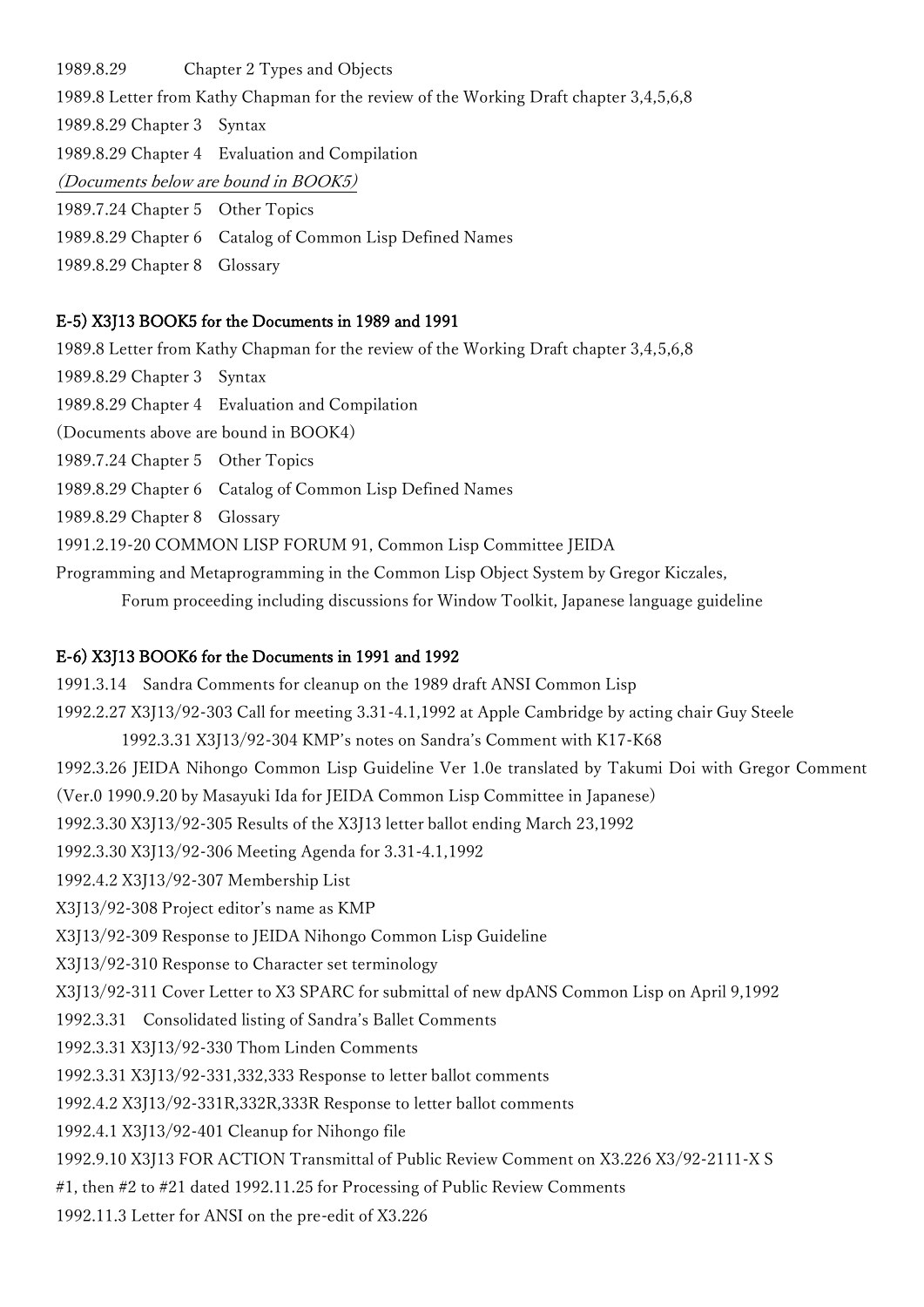## E-7) X3J13 BOOK7 for the Documents in 1993-1

1993.2.12 Call for meeting on March 3-5,1993 at HP 1993.5.3 Minutes of 3/93 Meeting in Palo Alto 1993.4.30 Notes on the outcomes 1993.5.19 Notes on What to do by Masayuki Ida 1993.6.25 Individual to do list, The 83 issues to finish by Masayuki Ida 1993.8.19 X3J13/93-308 Results of letter Ballot 93-302 dated 93.06.11 86pages X3J13/93-303 Issues for the 1st letter Ballot 1993.8.19 X3J13/93-309 Results of letter Ballot 93-304 dated 93.06.21 68pages X3J13/93-305 Issues for the 2nd letter Ballot

### E-8) X3J13 BOOK8 for the Documents in 1993-2

1993.8.19 X3J13/93-310 Results of letter Ballot 93-306 dated 93.07.09 31pages X3J13/93-307 Issues for the 3rd letter Ballot 1993.9.16 X3J13/93-315 Cover Letter for Pre-meeting distribution for Oct,4-5,1993 Meeting at Harlequin in Cambridge for X3J13/93-317-360 1993.9.15 X3J13/93-316 Changes to dpANS for Common Lisp Meeting Documents X3J13/93-317,318,319,320,321,322,323,324,325,326,327,328,329, 330,331,332,333,334,335,336,337,338 X3J13/93-339 to 360 Draft Response cover letters to the above X3J13/93-317 to 338 1993.9.3 X3J13/93-311 Call for Meeting on Oct.4-5,1993 1993.8.31 KMP e-mail on Checkpoint 1993.10.1 Guy L.Steele email on Expected attendance 1993.9.30 Guy L.Steele to-do list for Oct,1993 Meeting M.Ida 1993.9.15 X3J13/93-361 editorial goofs 1993.9.29 X3J13/93-362 To Do 1993.10.1 X3J13/93-363 Changes 1993.3.1 X3J13/93-364 Collecting-macro 1993.3.10 X3J13/93-365 Technical changes by Kim 1993.4.10 X3J13/93-366 more-changes 1993.2.23 X3J13/93-367 Guy L.Steele check for X3/SD-2 organizations, Rules and Procedures 1993.7.7 X3J13/93-368 KMP changes 1993.9.7 changes.text.251 Page-by-page change LOG (2)-(38) 1993.11.23 X3/93-2031-O Call for Volunteers-X3J13, International Rep., Action before Feb.28,1994

### E-9) X3J13 BOOK9 for the Documents in 1994

1994.1.11 Second Public Review and Comment Period Announces (for Feb.4-Apr.5,1994) 1994.1.24 X3J13/94-301 Guy L.Steele letter on International Representative 1994.2.4 X3J13/94-302 Annual Report to ASC X3/OMC 1994.4.11 X3J13/94-0299-X X3J13 for Action. Three comments for Public Review until April5,1994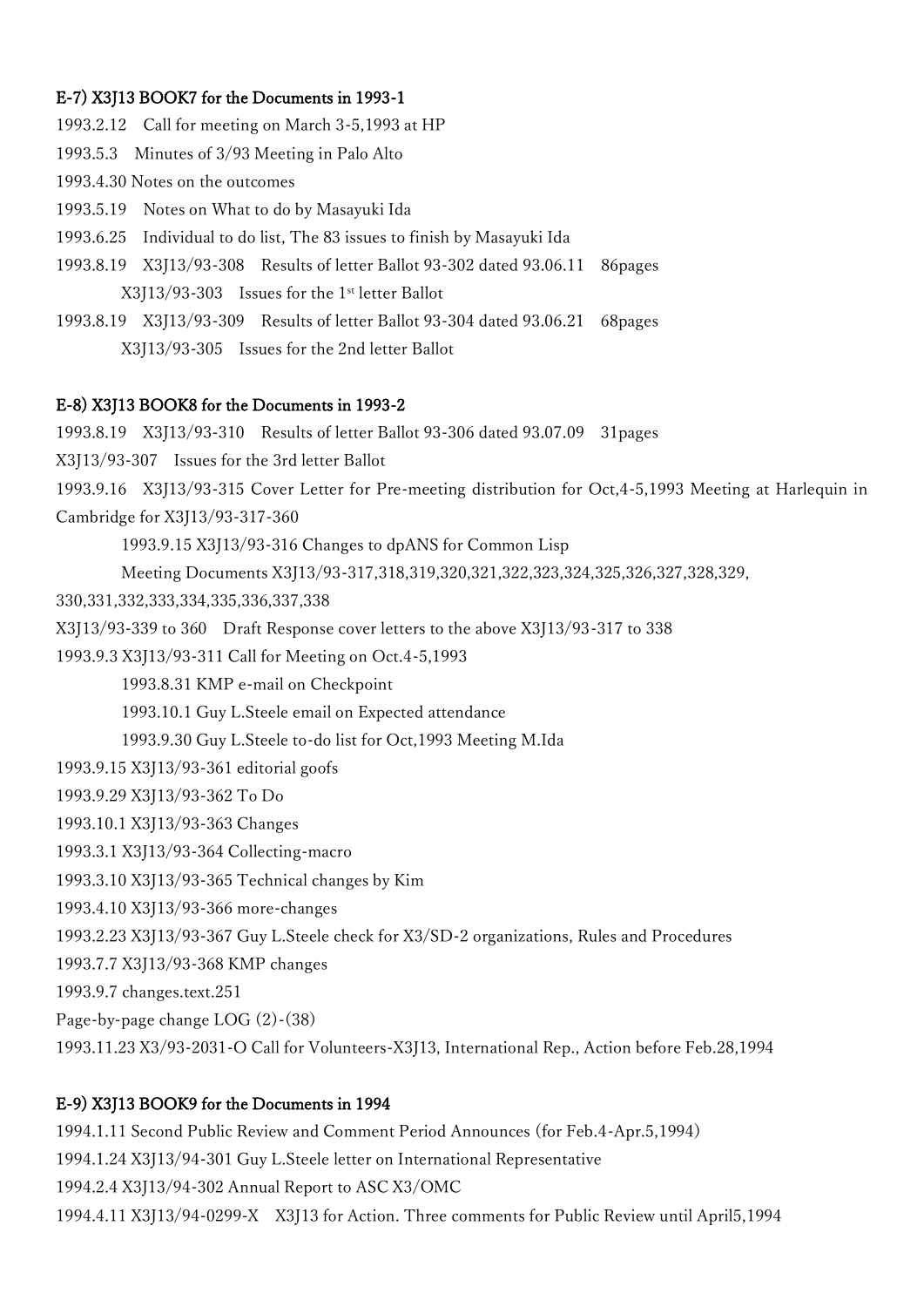1994.4.19 X3J13/94-308 Comments from Second Public Review Period

1994.4.4 X3J13/94-305 #1 Bob Beyer comment

1994.4.5 X3J13/94-306 #2 KMP comment

1994.3.14 X3J13/94-307 #3 David Schulenburg comment

1994.5.13 X3J13/94-201 Meeting Minutes for May 4-5,1984 Meeting

1993.11.8 X3J13/94-311 Dalton Comments

1993.5.5 X3J13/94-312 Boyer Comments

X3J13/94-313 Users of function name

X3J13/94-314 Schulenburg reply

X3J13/94-315 Dalton Reply

X3J13/94-316 Boyer Reply

X3J13/94-318,319,320,321,322,323 Response to Public Review

1994.5.12 X3J13/94-324,325,326,327,328,329 Reply letters

1994.6.20 X3J13/94-330 Results of Letter Ballot (X3J13/94-329)

X3J13/94-329 Letter Ballots

1994.7.12 X3J13/94-331 Cover Page of letter Ballot on Proposed Editorial revisions of dpANS Programming Language Common Lisp (with the reply of Masayuki Ida dated July27,1994) 7pages

1994.5.11 X3J13/94-101 Credits Version 15.17

1994.7.11 X3J13/94-332 Position statement KMP

1994.7.11 X3J13/94-333 Position statement RPG and Jon L.

1994.7.27 The Abstention reason letter ,Masayuki Ida

1994.8.12 X3J13/94-334 Results of Letter Ballot X3J13/94-331

Letter Ballot

1994.8.12 X3J13/94-335 Response to negative vote from Lucid

1994.8.12 X3J13/94-101R dpANS for Programming Language Common Lisp

1994.8.12 X3J13/94-336 Comparing Draft 15.17 with Draft 15.18 KMP

Common Lisp Object System documents (X3J13 registered documents on CLOS are NOT included here. See X3J13 BOOK5 1988) in 2 books

# E-10) Common Lisp Object System BOOK1

1) 4 Basic Documents before CLOS 1985.08.12 COMMONLOOPS: Merging Common Lisp and Object-oriented Programming, by D.G.Bobrow, G.Kiczales, et.al. Xerox PARC 1985.08.14 Object LISP for Experienced LISP Programmers, LMI 1985.07.19 Object-Oriented Programming for Common Lisp, by Alan Snyder, APT HPLabs 1985.12.9-11 Flavors: Object-oriented Programming on Symbolics Computers, by S.E. Keene and D. Moon, Symbolics

2) Related Documents from 1983- 1983.1.30 The LOOPS Manual by D.G.Bobrow and M. Stefik, Xerox